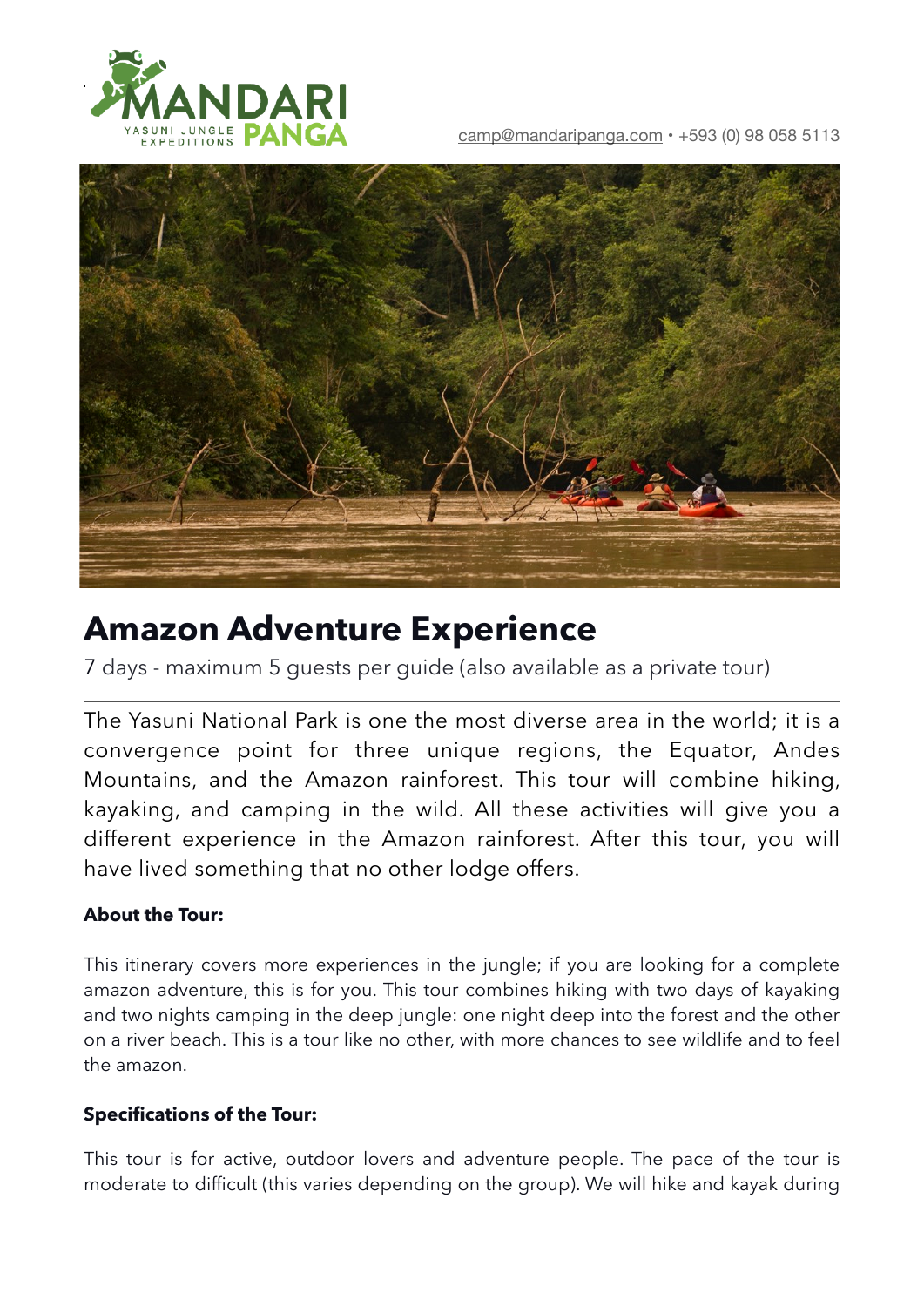the entire journey. Days will start with breakfast at 6:30 am and will end with a short night hike after dinner. At night, the group and guide will go over the following day's activities. We have inflatable kayaks with two seats. Even though there are no facilities the nights outside the main camp, you will have the comfort of tents, mattresses, a pillow, a cook, and a private canoe with a driver during these days. A motorized canoe will accompany us the whole time while kayaking and camping outside the main accommodation site to bring us back to the campsite when required.

## **Itinerary**

The times and length of the hikes are flexible and defined by the guide the day before. The guide may modify the plan on any particular day based on weather, wildlife activity, recent sighting information, and other factors.



#### **Day 1: Arrival at Mandari Panga**

Upon arrival in Coca (bus terminal or airport), you'll be met by your local guide. Depending on your time of arrival, you'll have a chance for breakfast (not included) at "Maitos del Yasuní" a typical restaurant created by the association Challuwa Mikuna to benefit indigenous women.

We'll then begin a journey of about an hour and 45 minutes in land transport and another hour and a half in a motorized canoe along the Tiputini river. When we arrive at the camp, you will have time to get to know the facilities and settle into your tent. Enjoy a welcome drink; then a delicious lunch will be served in the main house.

In the afternoon, we'll cross to the other side of the Yitsu Yacu River for a walk of approximately 2 hours. We'll finish the afternoon enjoying the sunset onboard our motorized canoe, and when we return to camp, a delicious dinner served by candlelight will be ready for you.

#### **Day 2: Hiking the "Pecary Trail"**

After an early breakfast (6:30), we will cross to the other side of the Tiputini river in a traditional canoe and start a walk of approximately 4 hours along a loop trail passing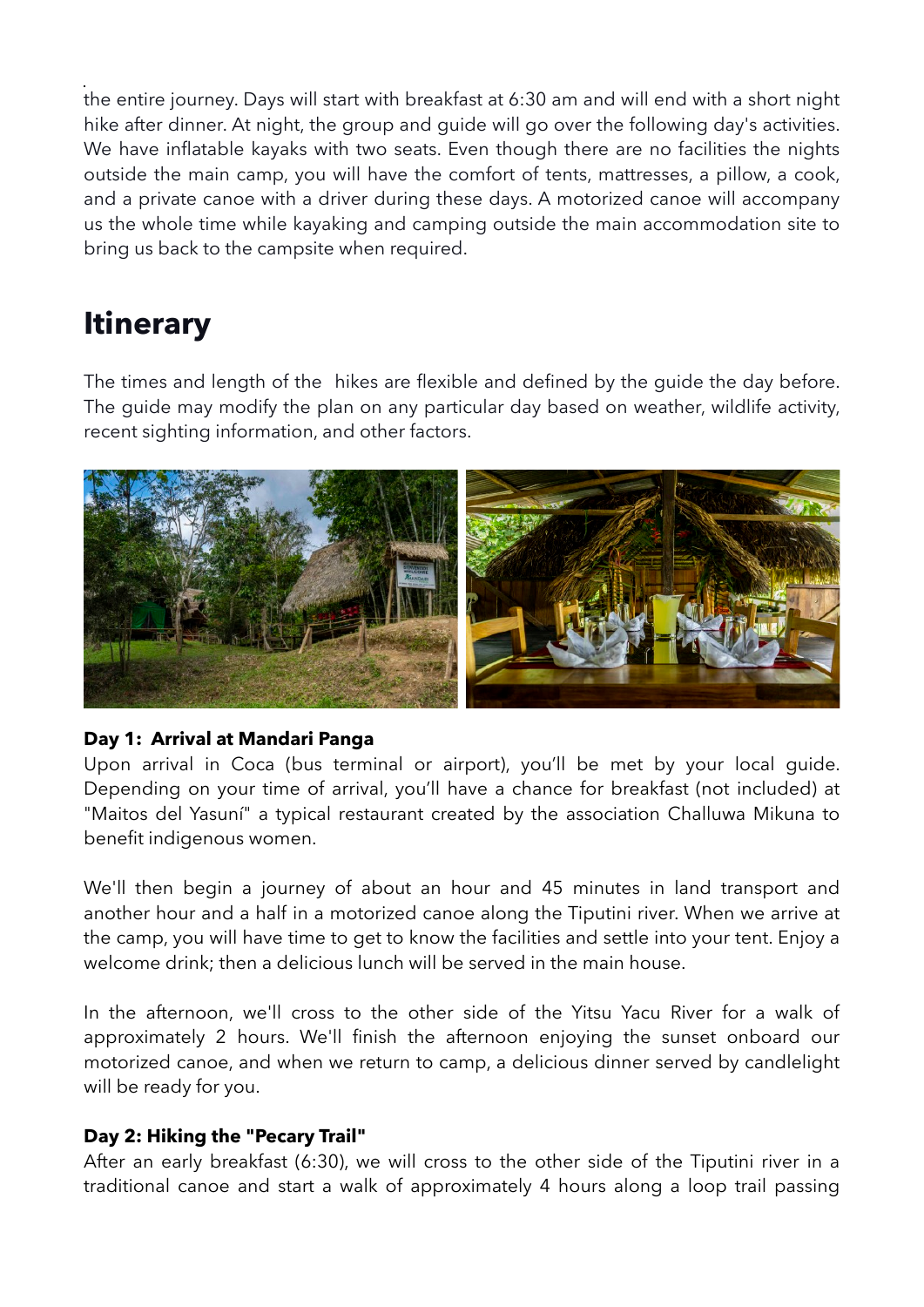through spectacular virgin jungle. We'll arrive at the lagoon of the anacondas where, with luck, you will be able to see this reptile so characteristic of the area.

We'll return to camp for lunch, and you'll have time to relax in your hammock or tent, walk around the campsite and even cool down with a swim in a tranquil tributary of the Tiputini river.

In the afternoon, we'll enjoy a pleasant traditional canoe trip in the Pishña lagoon (giant otter oxbow lagoon) for about 2 hours. This black water lagoon is a fascinating ecosystem, a blackwater lake where unique species live. We'll enjoy the sunset and then return to the campsite for dinner.

## **Day 3: Rio Tiputini and the Casa de la Abuela**

Early in the morning, we'll begin a trip along the Tiputini River in a traditional wooden canoe, and have breakfast during the trip while we enjoy the sunrise. During our trip we should be able to observe a wide variety of wildlife from our canoe, from diverse bird species to monkeys, river otters, river dolphins and much more; you'll be back at the camp around 11H30.

After our visit we'll have a delicious lunch, and have the chance to share with the staff of Mandari Panga who will offer you some of their handmade crafts. Time for a short rest or a swim, then around 15:30 we'll depart in our motorized canoe for the Casa de la Abuela (Grandmother's House), a traditional home where the matriarch of the community still lives. We'll learn about how traditional chocolate is made, which we'll serve with our dinner this evening. Time to enjoy amazing views of the sunset from this hilltop home, then we'll return to camp for a delicious dinner.

After dinner, we can take an optional night walk along a short trail called the Tucán Trail near the camp, about an hour in duration.



## **Day 4: Visit the Parrot Clay Lick**

After breakfast, we'll travel by canoe to a small river named Rumiyacu and guided to a parrot clay lick. Normally many birds can be seen during the trip, and at the clay lick there are typically various colorful species of parrots we can observe.

We'll return to the camp around noon to have lunch, and then have some time to rest and relax. Around 3 pm, we'll kayak down the Tiputini river for a couple hours. We will stop on a river beach to make camp, while the canoe driver and cook put together the camp, you and your guides will do some fishing, looking for typical freshwater species such as pirañas and catfish. This will be prepared for your dinner.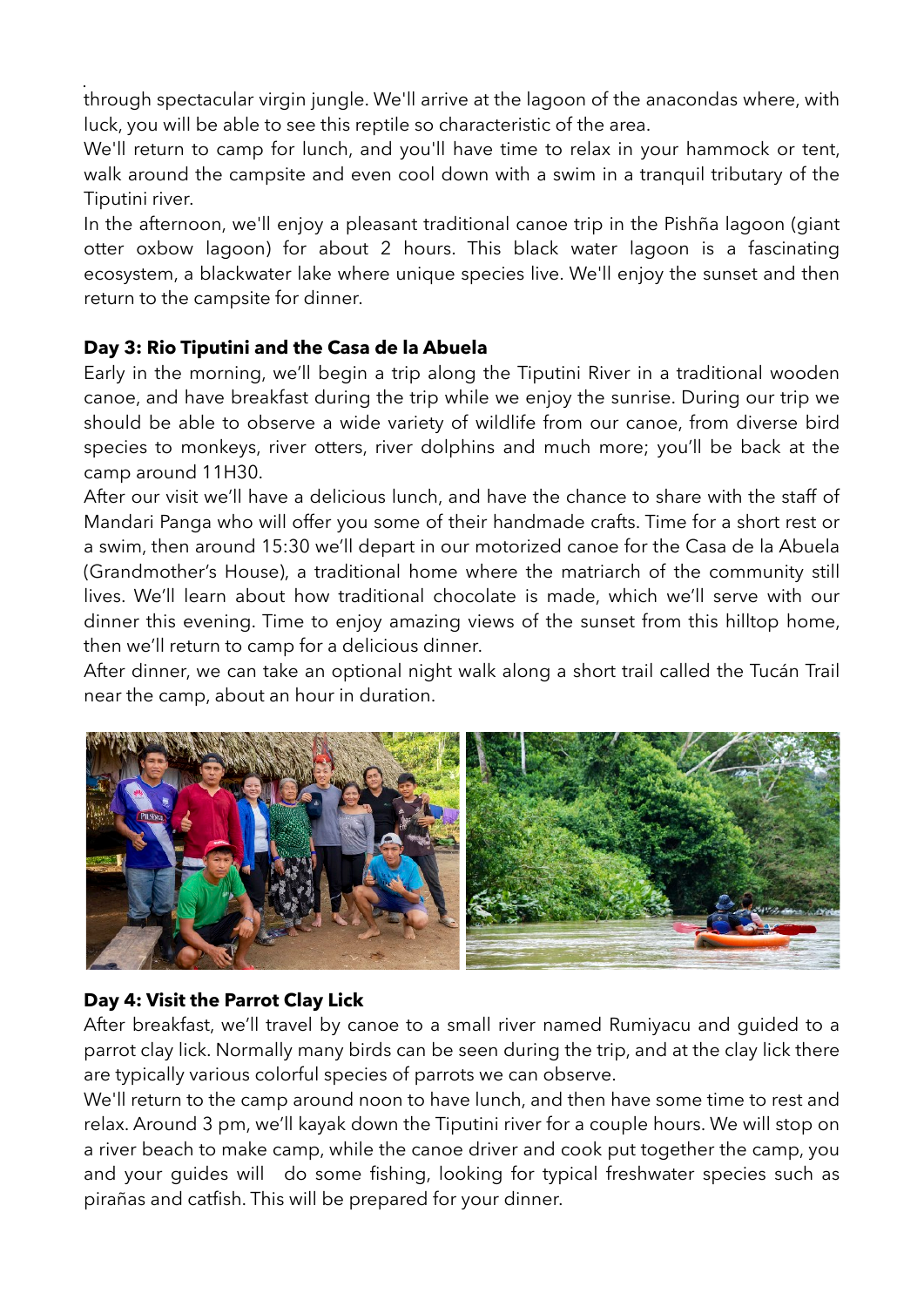#### **Day 5: Exploring the Anaconda Lagoon**

After an early breakfast, we'll take our kayaks along the Tiputini until we arrive at the entrance for Amarun Cocha, Lake of the Anaconda, in the local kichwa language. Our journey will be about 3 hours, passing through pristine jungle along the way. This is a small blackwater lagoon in the heart of the pristine rainforest of Yasuni and is home to one of the largest snakes on the planet, the anaconda. With luck, we might see this fantastic creature while enjoying the stunning scenery of this region of flooded forest, where we might also see the legendary piranhas, caymans, boas, and more. We'll have a packed lunch on a river beach.

In the afternoon, we will explore more of the area and hike for a couple hours until reaching our next camping site. Around 4 pm we will make camp and enjoy the a quiet evening with the sounds of the jungle.



**Day 6: Deep Amazon Kayaking Adventure, return to Mandari Panga**

After an early jungle breakfast, we'll have a chance to kayak further down the Tiputini river for about 2.5-3 hours. Around noon we will jump on the motorized to start our return to Mandaripanga camp. We will make a stop to have lunch in the canoe. After a quick rest on a river beach, we will hike back to the campsite. We'll return to camp at 6 pm, with the chance to experience the fantastic Amazon, and we may spot other wildlife active at sunset, such as capybaras, pacas, and frogs. Once we arrive, you can take a nice shower to help you to relax, at about 7 pm a delicious Amazonian dinner will be ready for you.

#### **Day 7: Return to Coca**

Breakfast will be served early in the morning (depending on the time of the group's flight departure). We'll begin our trip in our motorized canoe for about an hour and a half; during the relaxing trip, you can say goodbye to the beauty of the Amazon rainforest. We'll then be met at the shores of the river and travel overland for about an hour and a half back to Coca, where you'll be dropped off at the airport or bus terminal for your return to Quito or travel to your next destination.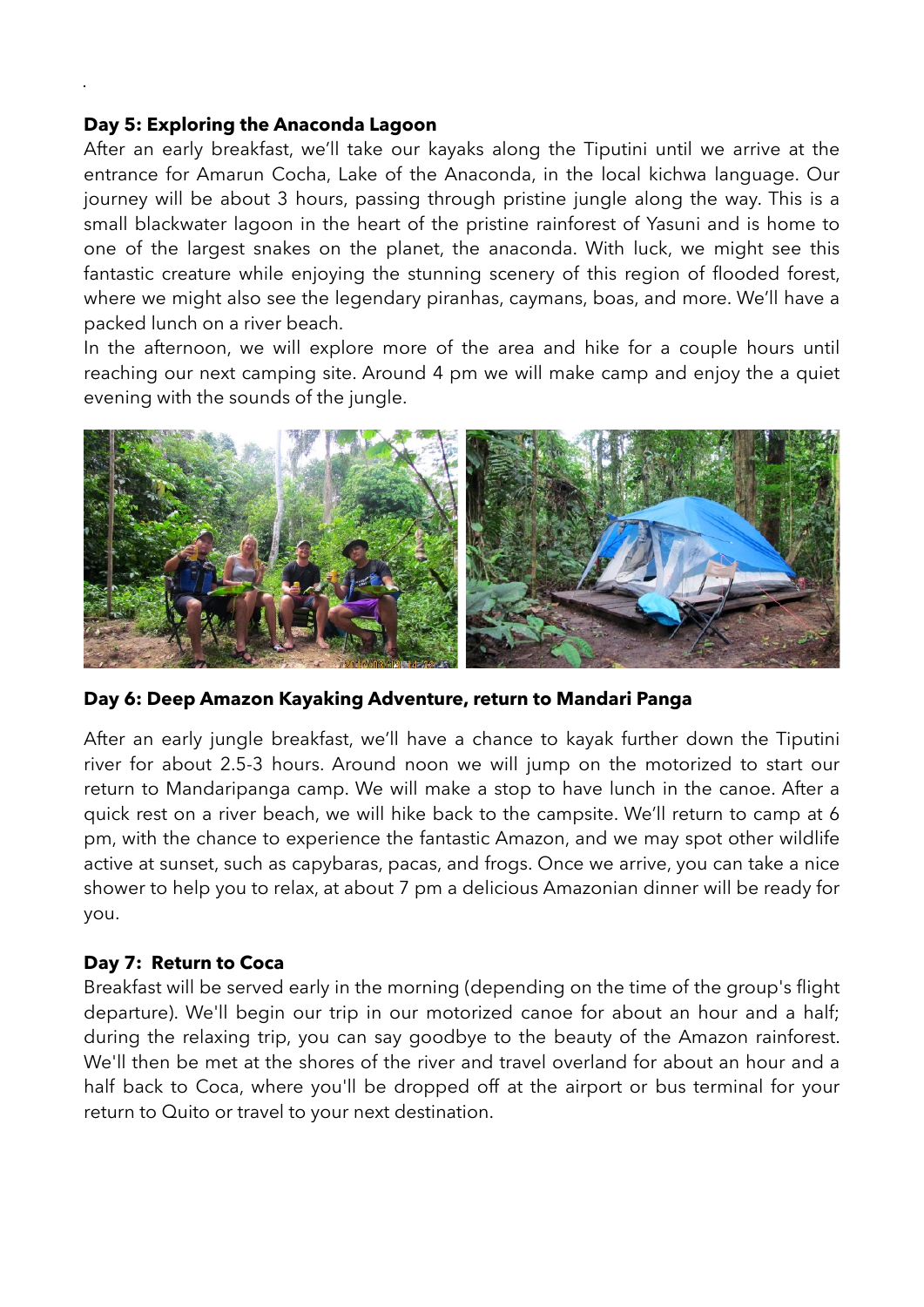## **General Information:**

### Tour runs with a minimum of 2 persons

There is no internet access in the lodge, and electricity is limited from 6 pm to 10 pm. We recommend taking enough batteries as well as a small solar panel. The CDC recommends vaccinating against yellow fever (not known to be present in Yasuni), tetanus, and hepatitis A (consult your doctor before traveling). While malaria is present in the Ecuadorian Amazon, it is very uncommon in the region thus we do not feel malaria medication is necessary for most people…however please consult with your doctor.

### **Included:**

- Transportation Coca Mandari Panga Coca
- Bilingual naturalist and native guide
- Accommodation in tents complete with mattress and bedding
- Use of rubber boots for hikes, life jacket for canoe travel
- Kayaking and camping equipment
- Three meals a day (starting with lunch on first day through breakfast on final day)
- Purified water

## **Not Included:**

- Transportation Quito Coca Quito
- Additional beverages and snacks; extra meals in Coca before and after the tour
- Rain ponchos
- Tips
- Personal Expenses
- Travel insurance

## **What to bring (recommendations):**

- ORIGINAL PASSPORT (in waterproof plastic bag)
- Fast drying, lightweight clothing including long sleeve shirts and pants
- A light jacket for colder nights
- Waterproof jacket or rain poncho
- Sandals or walking shoes
- Thick, absorbent hiking type socks
- Hat or cap
- Sunglasses, sunblock and repellent (no spray)